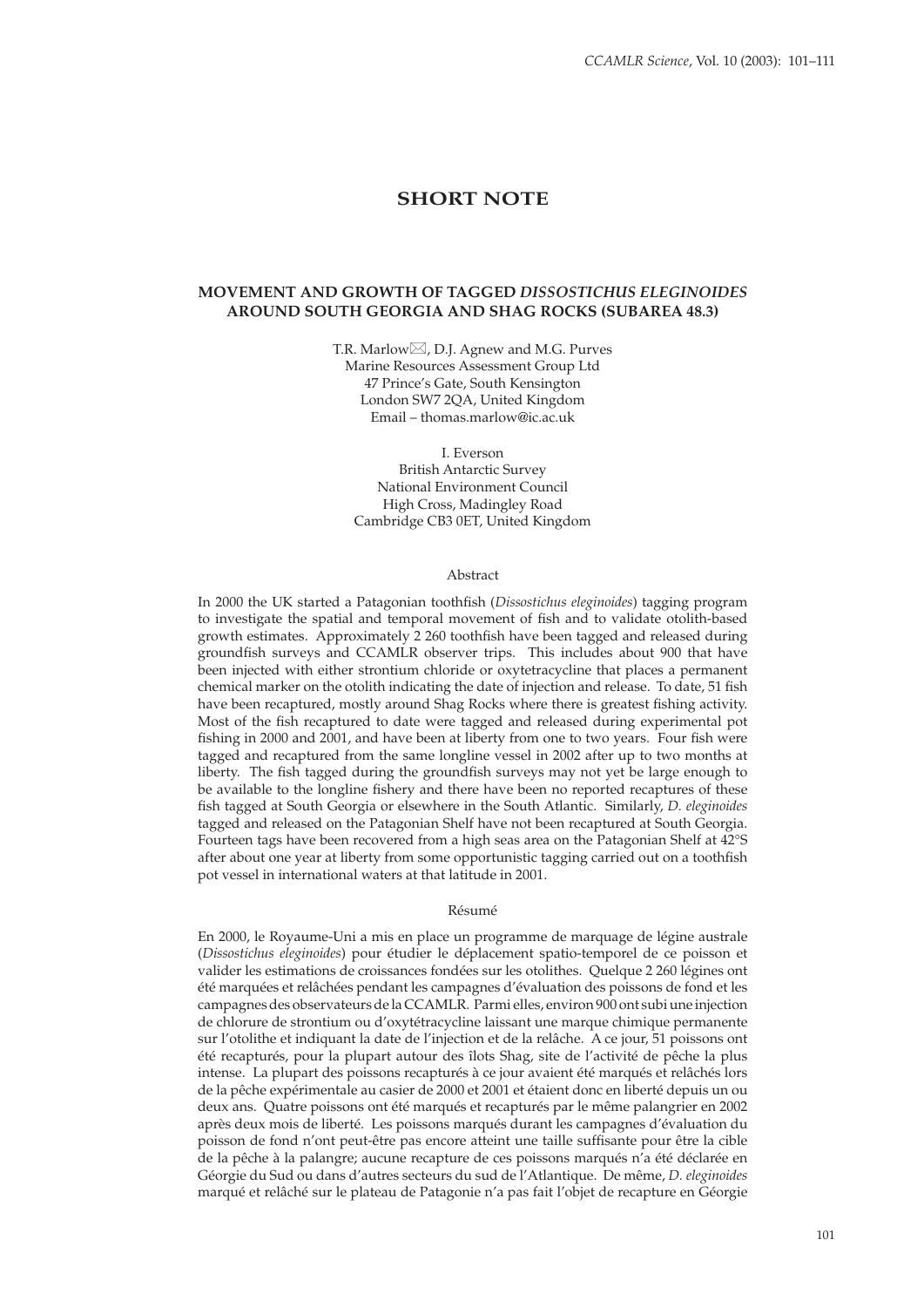du Sud. Quatorze marques ont été récupérées dans une zone de haute mer du plateau de Patagonie, à 42°S, un an environ après le marquage effectué au cours de la campagne de pêche à la légine d'un caseyeur en eaux internationales à cette latitude en 2001.

#### Резюме

В 2000 г. Соединенное Королевство приступило к выполнению программы по мечению патагонского клыкача (*Dissostichus eleginoides*) с целью изучения пространственного и временного перемещения рыбы и проверки оценок роста по отолитам. Примерно 2 260 особей клыкача было помечено и выпущено во время съемок придонной рыбы и рейсов наблюдателей АНТКОМа. Сюда включаются около 900 особей, которым была сделана инъекция либо хлористого стронция, либо окситетрациклина, оставляющих на отолитах постоянную химическую метку, по которой можно определить, когда была сделана инъекция и когда рыба была отпущена на волю. На сегодняшний день 51 особь была выловлена повторно, главным образом в районе скал Шаг, где ведется самая большая промысловая деятельность. Бóльшая часть повторно отловленной к настоящему времени рыбы была помечена и выпущена во время экспериментального ловушечного промысла в 2000 и 2001 гг. и находилась на воле от одного до двух лет. Четыре особи были помечены и вновь пойманы через два месяца одним и тем же ярусоловом в 2002 г. Особи, помеченные во время съемок придонной рыбы, вероятно, еще недостаточно велики для ярусного промысла, и пока не было зарегистрировано ни одного случая повторного вылова этой рыбы, помеченной в районе Южной Георгии или где-либо еще в Южной Атлантике. Аналогично этому, особи *D. eleginoides,* помеченные и выпущенные на шельфе Патагонии, не были повторно выловлены в районе Южной Георгии. Четырнадцать меток было получено на шельфе Патагонии в открытом море на 42°ю.ш. спустя почти год после того, как ловушечное судно, ведшее промысел клыкача, в 2001 г. провело мечение в международных водах на этой широте.

#### Resumen

En el año 2000 el Reino Unido comenzó un programa de marcado de la austromerluza negra (*Dissostichus eleginoides*) para estudiar el desplazamiento de peces en una escala espacial y temporal, y para convalidar las estimaciones del crecimiento basadas en la lectura de otolitos. Durante las prospecciones de peces demersales y los viajes de los observadores de la CCRVMA se marcaron y liberaron unos 2 260 ejemplares de austromerluza, incluidos unos 900 peces inyectados con cloruro de estroncio u oxitetraciclina. Estos compuestos dejan una marca indeleble en los otolitos, indicativa de la fecha de inyección y liberación. A la fecha se han capturado 51 peces marcados, en su mayoría alrededor de las Rocas Cormorán, zona donde se concentran las actividades de pesca. La mayoría de los peces capturados hasta ahora fueron marcados y liberados durante la pesca experimental con nasas realizada en 2000 y 2001, y por lo tanto estuvieron en libertad por uno o dos años. En 2002 cuatro peces fueron marcados y capturados por el mismo palangrero después de dos meses en libertad. Es posible que los peces marcados durante las prospecciones de peces demersales no sean lo suficientemente grandes como para ser capturados por la pesquería de palangre, y no se ha registrado la captura de estos peces marcados en Georgia del Sur o en otra parte del Atlántico sur. Del mismo modo, ningún ejemplar de *D. eleginoides* marcado y liberado en la plataforma patagónica ha sido capturado en Georgia del Sur. Se recuperaron 14 marcas de una zona de alta mar en la plataforma patagónica a la altura de los 42°S. Estas marcas fueron colocadas un año antes durante las operaciones de pesca de austromerluza con nasas efectuadas en 2001 en aguas internacionales, en dicha latitud.

Keywords: *Dissostichus eleginoides*, South Georgia, tagging, movement, growth, CCAMLR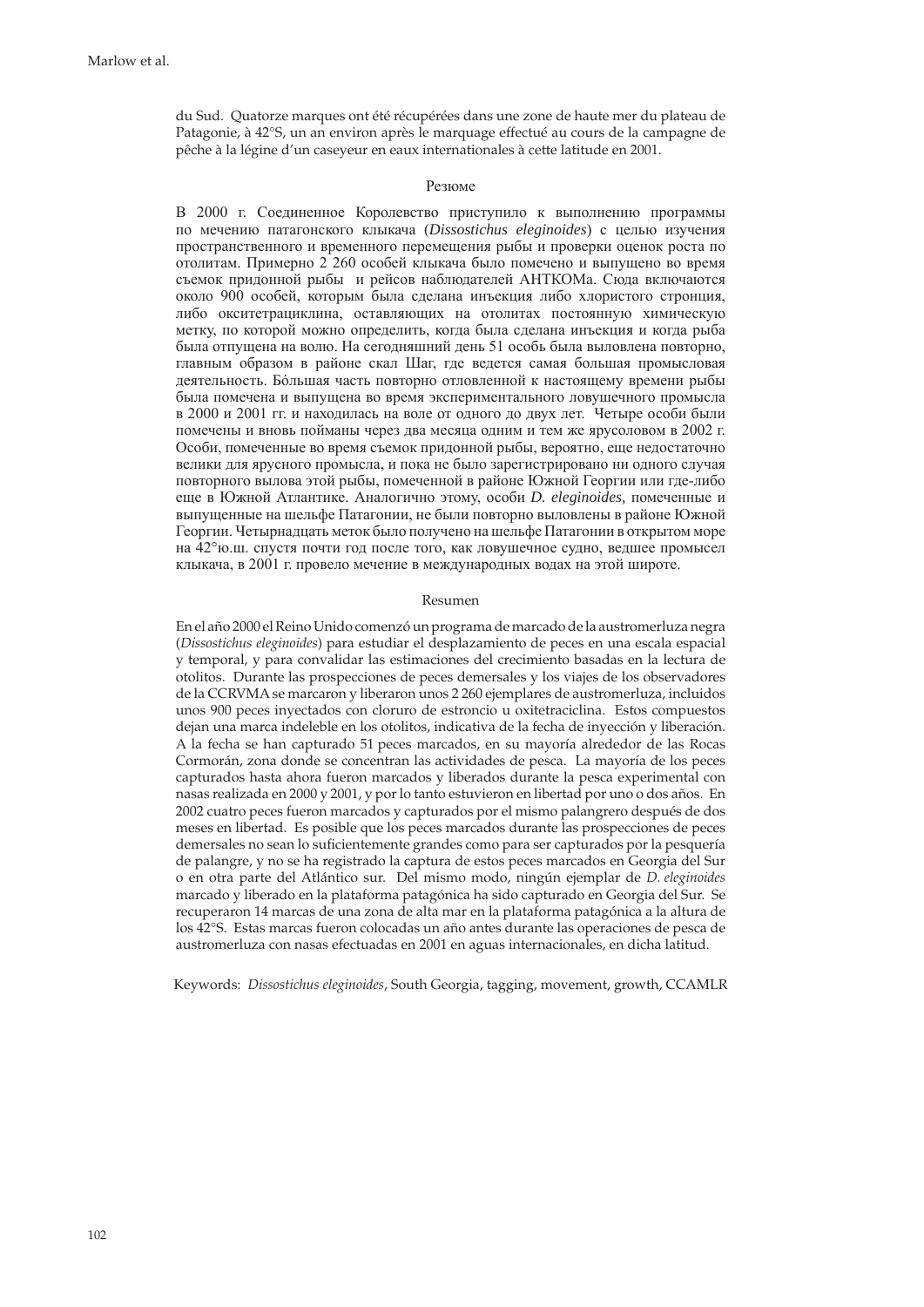#### INTRODUCTION

The tagging program is coordinated by the Marine Resources Assessment Group (MRAG) Ltd in London. To increase the likelihood of recaptured tags being reported and to minimise the potential for non-reporting of recaptured tags, posters, in English and Spanish, advertising the scheme and the reward for tag returns have been displayed in ports in South America, the Falkland/Malvinas Islands, and on vessels operating in the South Georgia toothfish longline fishery. Crew members who find and report tags to observers are rewarded with £5 or its equivalent per tag and also entered into a prize draw for £1 000.

The objectives of the tagging program are to:

- investigate the spatial and temporal movement of Patagonian toothfish (*Dissostichus eleginoides*) at South Georgia; and
- validate growth rate estimates.

The groundfish surveys have aimed to tag juvenile *D. eleginoides* in shallow water in order to determine the fishing area to which they recruit and the time-scale of this process. Tagging in the experimental and commercial fisheries around South Georgia aims to provide information on growth and the movement of fish between fishing grounds.

## MATERIALS AND METHODS

Tagging around South Georgia in Subarea 48.3 began during the 2000 South Georgia groundfish survey where live *D. eleginoides* were sampled from bottom trawling (Pilling et al., 2000). Tagging has subsequently been carried out by CCAMLR observers on three experimental pot fishing vessels, three longlining vessels, and again by scientists on the 2002 South Georgia groundfish survey.

#### Groundfish Surveys

The 2000 survey targeted juvenile toothfish for tagging by carrying out three trawls in shallow waters approximately 135 m deep near Shag Rocks. During the 2002 survey, however, trawl depths ranged from  $120$  to  $472$  m and fish were tagged opportunistically as they became available, and 17 trawls provided fish suitable for tagging principally around Shag Rocks.

Both surveys used holding tanks into which live fish were carried from the codend and observed prior to tagging and release. *D. eleginoides* were individually removed from the holding tank for measuring total length and weight (using marine scales), tagging and marking. Fish were tagged with uniquely numbered Hallprint 'T-bar' tags indicating a reward for the return of the tag on recapture as well as address, fax and email details. Tags were inserted into the muscle between the second and third second dorsal fin-rays that provided a secure anchoring position. Fish were then immediately returned to the holding tank prior to release close to the location of capture using pipes that allowed fish to enter the water submerged.

In 2002 fish were injected with a solution of strontium chloride (SrCl<sub>2</sub> buffered to pH 8) at a concentration of approximately 0.2  $g/ml$  of  $Sr^{2+}$ using 5 ml syringes fitted with 40 mm needles. Subcutaneous injections were made at a dosage of 0.5 ml/kg of body weight equating to a concentration of 100 mg  $Sr/kg$  fish. The needle was inserted beneath the scales 1–2 cm below the dorsal midline on the opposite flank to which the tag was inserted. The solution provides a clear mark, indicative of the injection date, in the otoliths. This addition to the tagging program will improve growth rate estimates derived from otolith ageing techniques based on annual growth increments.

#### Pot Fishing

Experimental pot fishing was undertaken in 2000 and 2001 by one Uruguayan and two UK vessels. While catch rates were not high enough for fishing companies to pursue this method commercially, fish caught by pots are generally recovered in good condition with minimal damage from fising gear and are suitable for tagging and release. A large T-bar and a large dart tag were inserted either side of the anterior part of the dorsal fin. The fish were also large enough to accommodate two tags and this was done so that recapture rates are less affected by the bias that would occur following tag loss. Fish were also measured for total length. Fish mass was generally not recorded as it only increases the handling, time out of the water and stress for the fish in return for an approximate spring balance measurement that does not provide useful data for growth comparisons on recapture. It was also impractical to set up marine scales on deck where tagging took place.

Fish were released through a PVC pipe which was fitted to the side of the vessel. The bottom end of the pipe was submerged under the surface keeping tagged fish out of reach of the larger seabirds such as giant petrels and wandering albatrosses in the vicinity of the vessel.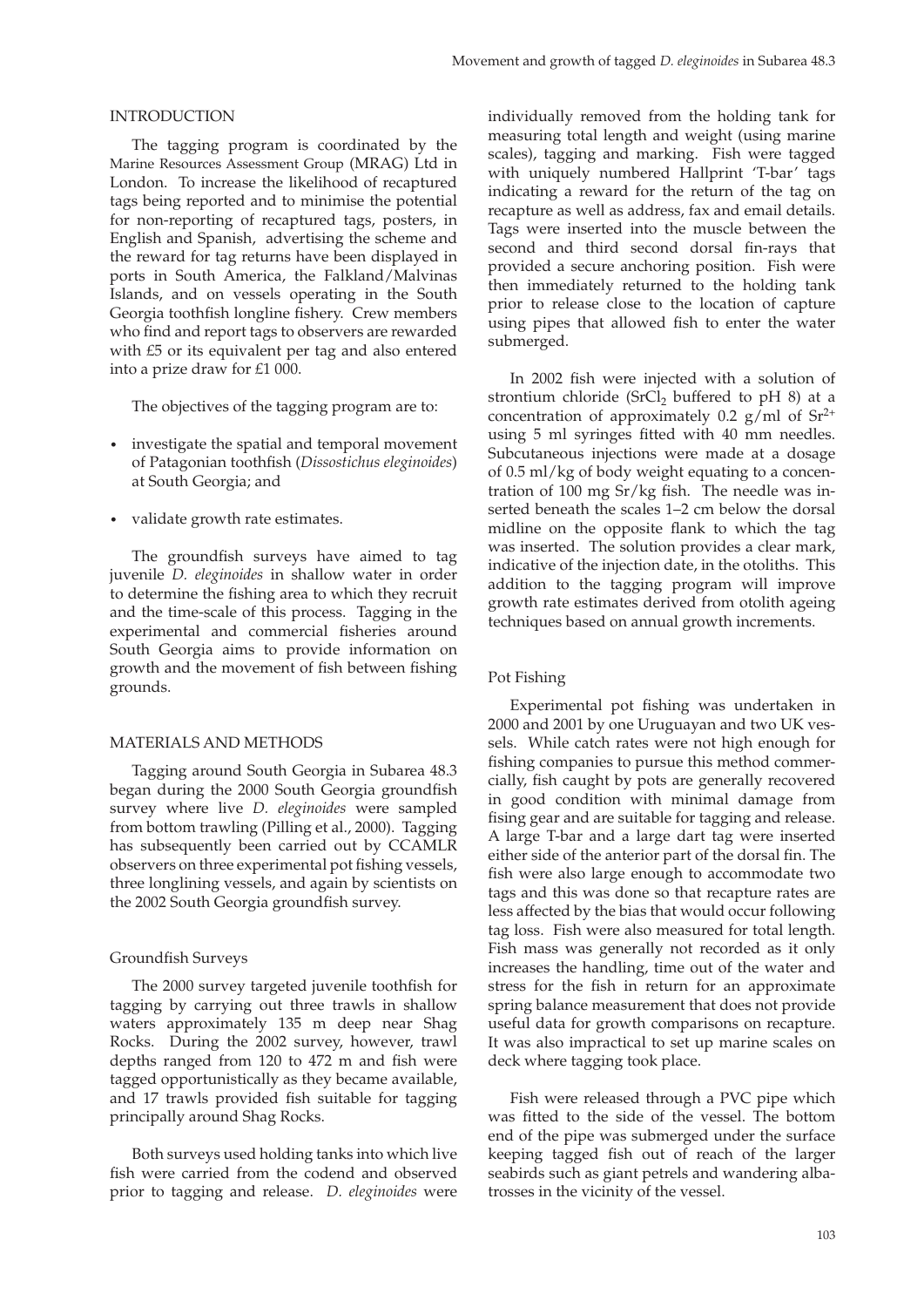## Longliners

*D. eleginoides* caught by longline are generally not in as good a condition to tag and release as those caught either by pots or survey trawls, and fish are often seen with distended stomachs from water intake during hauling. Most vessels also have hook separators that rip the hooks from the fish when they are hauled aboard, often causing damage to the lips and eyes. Fish for tagging there fore have to be cut off the snoods before getting to the hook separator, although hook damage can still occur depending on the hauling distance out of the water and weight of fish. In 2001, a few *D. eleginoides* were sampled where haul conditions were favourable (e.g. shallower depth, expected sizes were smaller and hook damage was avoided) and also from deep water. In 2002, however, an observer noted that there appeared to be no relationship between the depth fished and the condition and liveliness upon hauling (Passfield, pers. comm.).

Some of the *D. eleginoides* tagged on longliners in 2002 were also injected with oxytetracycline (OTC) at a standard dosage level of 25 mg/kg of body weight (Gelsleichter et al., 1998). As with the use of strontium chloride on the groundfish survey, OTC provides a clear enduring chemical mark, indicative of the injection date, in most otoliths (Beamish and McFarlane, 2000).

Recaptured *D. eleginoides* are sampled for length, weight, sex and maturity. Otoliths are also taken where possible and the data including the date and position may be reported to MRAG Ltd via CCAMLR observers who are present on the vessels or, if the vessel is outside Subarea 48.3, by other observers or the vessel owners.

Comparisons of the size and date at release with that at recapture, and age estimates from otoliths, allow estimates of growth to be validated. In this analysis, three growth curves are used to predict an age at first capture from length at first capture, and age at recapture is calculated using the time at liberty for each fish. Von Bertalanffy growth parameters used are based on: (i) toothfish caught by longliners around South Georgia (Ashford et al., 2002); (ii) longlining and pots in Subarea 48.3  $(SC-CAMLR, 2001)$ ; and  $(iii)$  toothfish caught in waters from the southern New Zealand Exclusive Economic Zone (EEZ) south to Subarea 88.1 (Horn, 2002).

## RESULTS

### Tagging Numbers and Distribution

A total of 360 toothfish were tagged and released from the three targeted tows near Shag Rocks

during the 2000 survey. During the 2002 survey, 682 toothfish were tagged opportunistically from the randomised trawl survey and one deepwater haul (500 m) that caught larger toothfish (60–80 cm) for tagging. During the first experimental pot fishing cruise from March to May 2000, a total of 135 *D. eleginoides* were tagged and released by observers around the northwest, north and east of Shag Rocks as well as west, north and east of South Georgia (Table 1). On board the same vessel, a further 44 toothfish were tagged in January 2001 east of Shag Rocks where most fish were deemed too small for processing and would normally have been discarded by the factory crew, and 216, ranging in size from 51 to 130 cm, were caught and tagged in October 2001 northeast and southwest of Shag Rocks. An additional 80 fish were also tagged and released around South Georgia on pot fishing vessels by other observers in this year (Figure 1). One vessel that left the South Georgia maritime zone continued pot fishing in international waters between 41°–42°S and 57°–58°W (Figure 2) and an additional 274 *D. eleginoides* were tagged in this area. In the 2002 fishing season, a total of 401 *D. eleginoides* was tagged and released from longliners mainly west and southwest of South Georgia around the 1 000 m depth contour and ranging from 48 to 117 cm in length. The advantages and disadvantages of each tagging platform are provided in Table 1.

## Recaptured Tags

To date 51 tagged *D. eleginoides* have been reported as being recaptured, 30 from Shag Rocks, 7 from around South Georgia and 14 from around 42°S. Figure 2 shows the distribution of recaptured tags and indicates the distances from release to recapture locations. To date there have been no recaptured tags where the fish was chemically marked as these were generally of sizes that are, as yet, unlikely to be available to the longline fishery (46 cm average).

### Subarea 48.3

The majority of recaptured *D. eleginoides* have been caught around Shag Rocks at similar depths to the release locations, which is consistent with the number of fish tagged and released in this area and the greater concentration of fishing activity compared with other areas around South Georgia. It is also consistent with the findings of Williams et al. (2002) that fish have not been recaptured far from their release locations. Of 37 fish recaptured around South Georgia, 28 (76%) were within 25 km of their release location. Two fish, however, had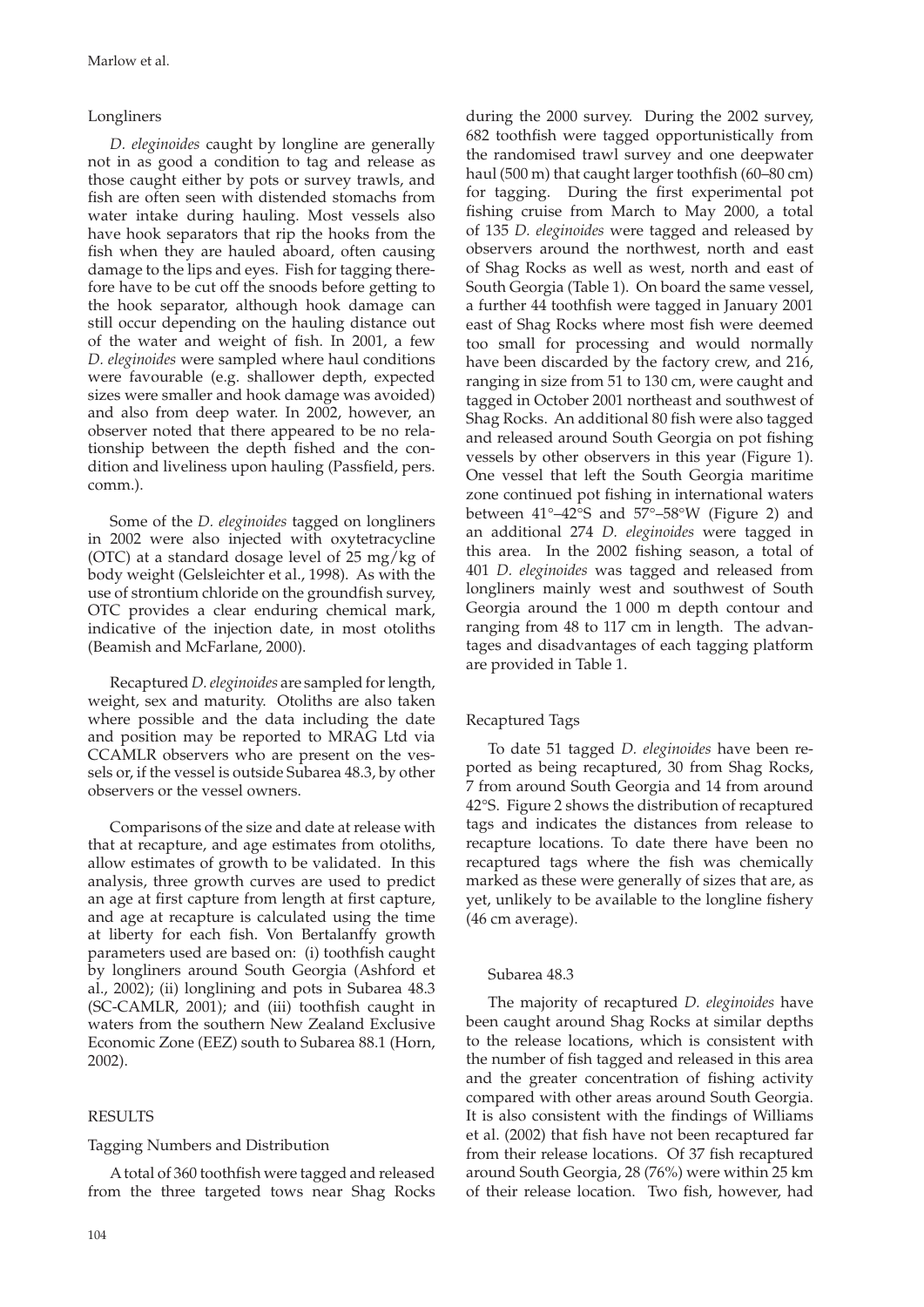|                                     | Groundfish Surveys                                                                                                                                                                              |                         | Pots                                                                                    |                        | Longliners                                                                                                                             |               |
|-------------------------------------|-------------------------------------------------------------------------------------------------------------------------------------------------------------------------------------------------|-------------------------|-----------------------------------------------------------------------------------------|------------------------|----------------------------------------------------------------------------------------------------------------------------------------|---------------|
|                                     | South<br>Georgia                                                                                                                                                                                | Shag<br>Rocks           | South<br>Georgia                                                                        | Shag<br>Rocks          | South<br>Georgia                                                                                                                       | Shag<br>Rocks |
| Number Tagged                       |                                                                                                                                                                                                 |                         |                                                                                         |                        |                                                                                                                                        |               |
| 2000<br>2001<br>2002                | <br>$\ddotsc$<br>73                                                                                                                                                                             | 360<br>$\ddotsc$<br>609 | 77<br>146<br>$\ddot{\phantom{a}}$                                                       | 58<br>194<br>$\ddotsc$ | <br>$\ddotsc$<br>230                                                                                                                   | <br>7<br>171  |
| Total                               | 73                                                                                                                                                                                              | 971                     | 223                                                                                     | 252                    | 230                                                                                                                                    | 178           |
| Depth range (m)                     | 183-472                                                                                                                                                                                         | 120-375                 | 276-1317                                                                                | 200-1560               | 375-1580                                                                                                                               | 325-1390      |
| Average length (cm)                 | 63                                                                                                                                                                                              | 36                      | 72                                                                                      | 66                     | 76                                                                                                                                     | 77            |
| Modal length (cm)                   | 59                                                                                                                                                                                              | 33                      | 72                                                                                      | 59                     | 81                                                                                                                                     | 77            |
| Length range                        | $43 - 81$                                                                                                                                                                                       | $16 - 73$               | $51 - 130$                                                                              | $42 - 114$             | $51 - 105$                                                                                                                             | $40 - 117$    |
| Number and percentage<br>recaptured |                                                                                                                                                                                                 |                         | 3<br>$(1.3\%)$                                                                          | 30<br>$(11.9\%)$       | 4<br>$(1.7\%)$                                                                                                                         |               |
| Advantages                          | Able to tag large<br>numbers.<br>Juveniles tagged.                                                                                                                                              |                         | Very good condition<br>fish. Large and small<br>fish tagged from a wide<br>depth range. |                        | Accessible fishery for<br>tagging, targeted fish<br>and high catch rates.<br>Even shallow-caught<br>fish have recruited to<br>fishery. |               |
| Disadvantages                       | Long delay from<br>tagging to recruitment<br>of fish into fishery<br>increases potential for<br>tag loss. Relatively<br>shallow-water tagging<br>only.<br>Possible damage from<br>fishing gear. |                         | Not a commercially<br>attractive fishing<br>method.<br>Low catch rates.                 |                        | Many fish suffer hook<br>damage.                                                                                                       |               |

Table 1: Summary of *Dissostichus eleginoides* tagging activities in Subarea 48.3 by fishing method and area.



Figure 1: Tagging locations by survey trawls (Δ), experimental pot fi shing (ο) and longliners (+) in Subarea 48.3 from 2000 to 2002.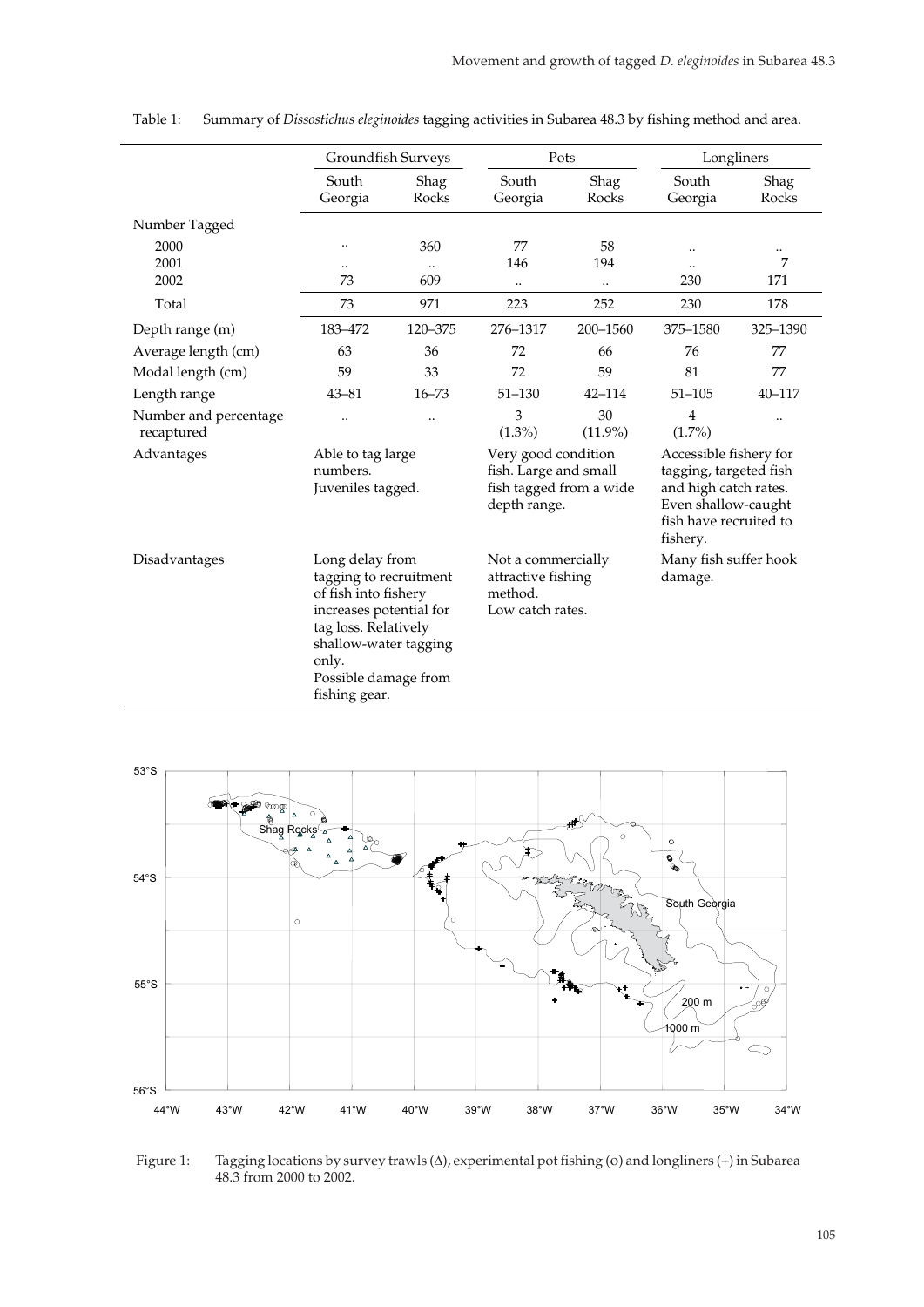

Figure 2: Vectors between release (□) and recapture (+) locations for tagged *Dissostichus eleginoides*  in the Southwest Atlantic.

moved 192 and 163 km, moving southeasterly and easterly respectively towards South Georgia (Figure 2).

Two fish recaptured east and northeast of South Georgia had also moved further from the release locations in a northwesterly direction around the island consistent with the direction of prevailing currents around the islands. Figure 3 shows the distances moved against days at liberty for the recaptured tags in these areas.

In 2002 one vessel recaptured four line-caught fish tagged during the same observer trip. Three of these were recaught at depths over 1 100 m and all four fish appeared to be in good condition, with any hook damage observed in the 39 to 71 days after capture having healed completely. This adds to results from the Ross Sea for *D. mawsoni* (Smith and Bond, 2001) and *D. mawsoni* and *D. eleginoides* in Subareas 88.1 and 88.2 (Hanchet et al., 2002) that longline-caught fish survive after release.

#### Patagonian Shelf

Tagging on a pot fishing vessel in international waters at 42°S during June and July 2001 has, to

106

date, resulted in 14  $(5.1\%)$  of the 274 fish released being recaptured. Most of the fish recaptured were relatively close (less than 20 km) to the release locations on the shelf break (approximately 58°S 42°W). One tag, however, was recaptured at a reported location 322 km from its point of release after 217 days at liberty, and another at a distance of 46 km after 409 days. Both tag movements were consistent with the direction of the Brazil Current although no observers were present to confirm the exact recapture locations.

## Growth

The size range of recaptured fish ranges from 54 to 90 cm, averaging 69 cm, which is consistent with the sizes targeted by longliners around South Georgia. Figure 4 shows the difference in total length between release and recapture against days at liberty for the 33 fish where measurements were possible on recapture. Some fish exhibited no change or reduced length in up to 270 days at liberty, owing to the measurement method (lengths were recorded to the nearest cm below) and/or the reduced growth rate due to the effects on biology of the tagging process relative to untagged fish (McFarlane and Beamish, 1990).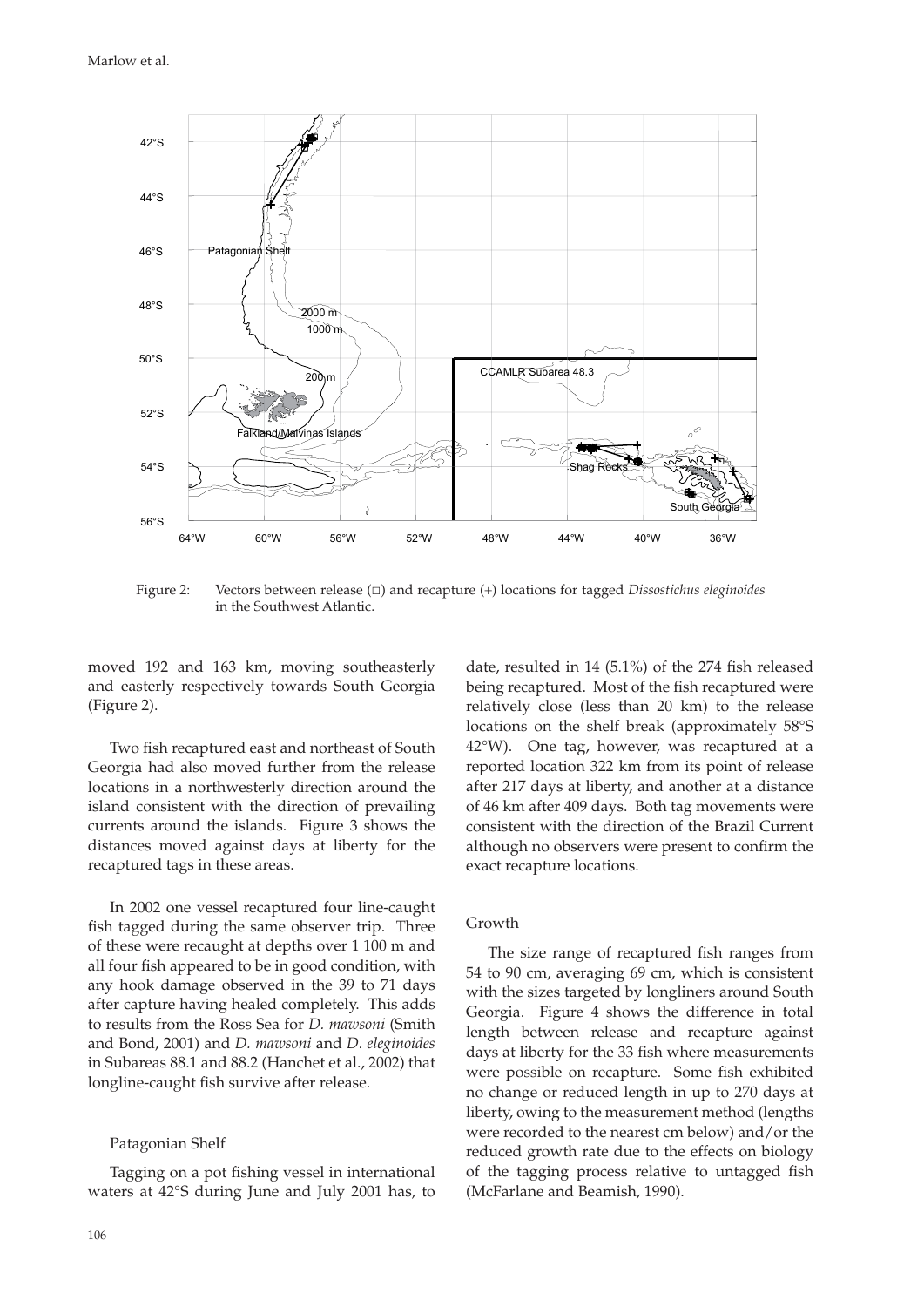

Figure 3: Distance moved from release to recapture location (km) by number of days at liberty for fish tagged around Shag Rocks (o), South Georgia ( $\blacksquare$ ) and Patagonian Shelf at 42°S ( $\blacktriangle$ ).



Figure 4: Change in total length of recaptured tagged fish in the South Georgia fishery.

Figure 5 superimposes the observed growth of these fish and the mean growth predicted by three growth curves mentioned above. It can be seen that all growth curves are overestimating the rate of growth of males, although the Ashford et al. (2002) growth curve (a) is the closest match to the data from tagging.

#### DISCUSSION

All recaptured *D. eleginoides* to date were originally tagged and released from pot fishing or longline vessels. None tagged on the 2000 and 2002 groundfish surveys have yet been recaptured.

It is likely that these have not yet recruited to the longline fishery. The modal lengths of tagged fish of 32 cm and 33 cm from the 2000 and 2002 surveys respectively indicate that most of the fish are unlikely to be available to this fishery until at least the 2003 season when they should reach sizes targeted by longliners. Currently, therefore, there is no information on patterns of migration of recruiting fish, nor on their growth rates.

As yet there is no independent estimate of the mortality rate of released fish. Although trawled *D. eleginoides* were selected for liveliness and observed in holding tanks prior to release, they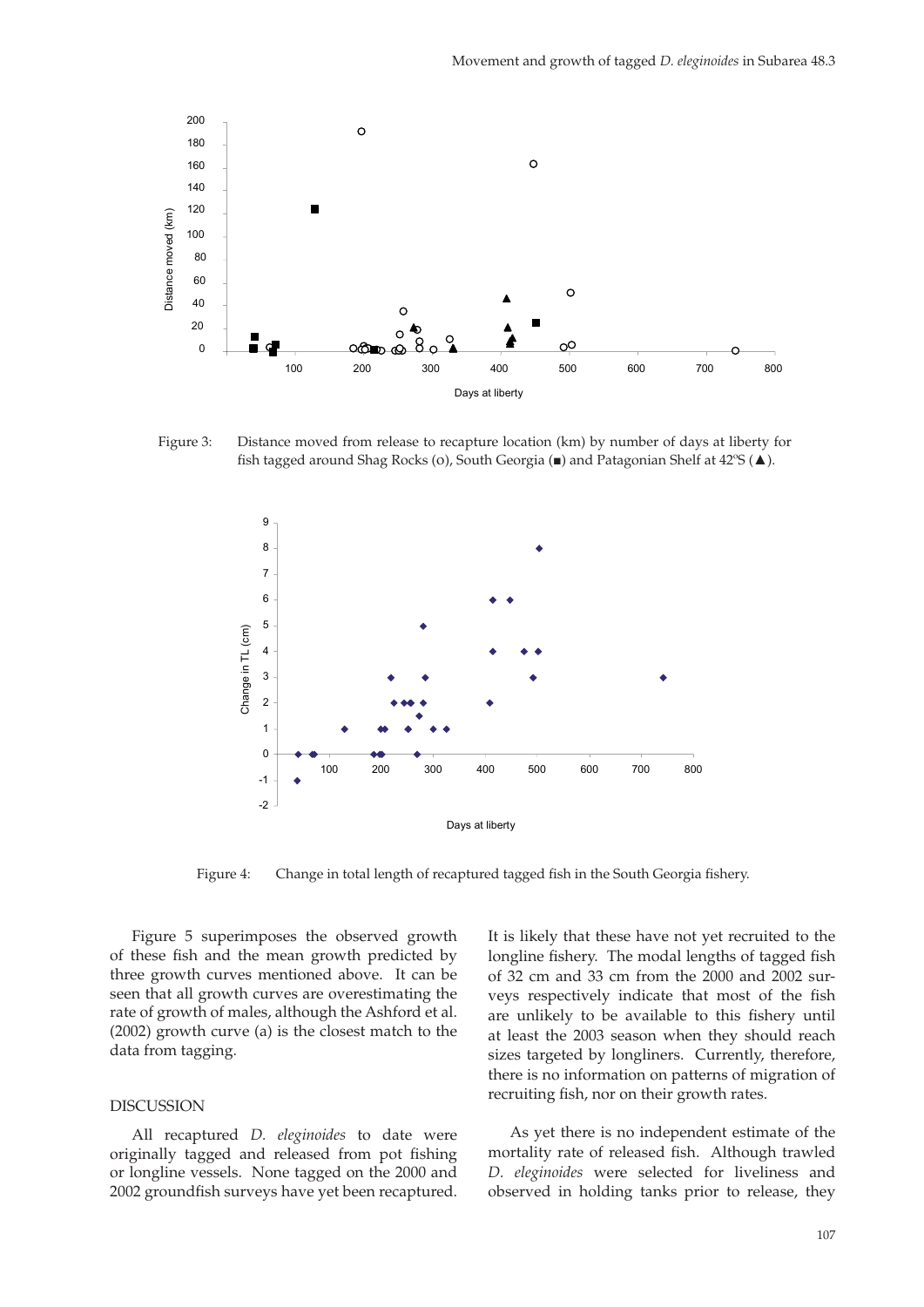

Figure 5: Age–length growth differentials in recaptured *Dissostichus eleginoides* by sex based on three von Bertalanffy growth parameters (a–c). The dashed line is the predicted length at age, the solid lines are the growth of individual tagged fish.

may be subject to greater distress and internal bruising than those caught with pots. Longlined *D. eleginoides* are also prone to hook damage and the distress from hauling may similarly cause released fish to survive less well than those tagged and released from pots. However, Williams et al. (2002) reported good recovery results from the tagging of *D. eleginoides* in the Heard Island fishery (Division 58.5.2). Their results suggest that most fish survive capture and release from trawling at depths similar and greater to those from the South Georgia groundfish surveys. Recaptured fish had also been at liberty for up to three years, again indicating that the numbers tagged during the surveys may yet become available to the fishery from 2003 onwards. Similarly, Smith and Bond (2001) expect that longline-tagged fish will have reasonable survivorship, although they also regard smaller fish  $\left($  <95–100 cm) as being more likely to survive. The results presented in this paper and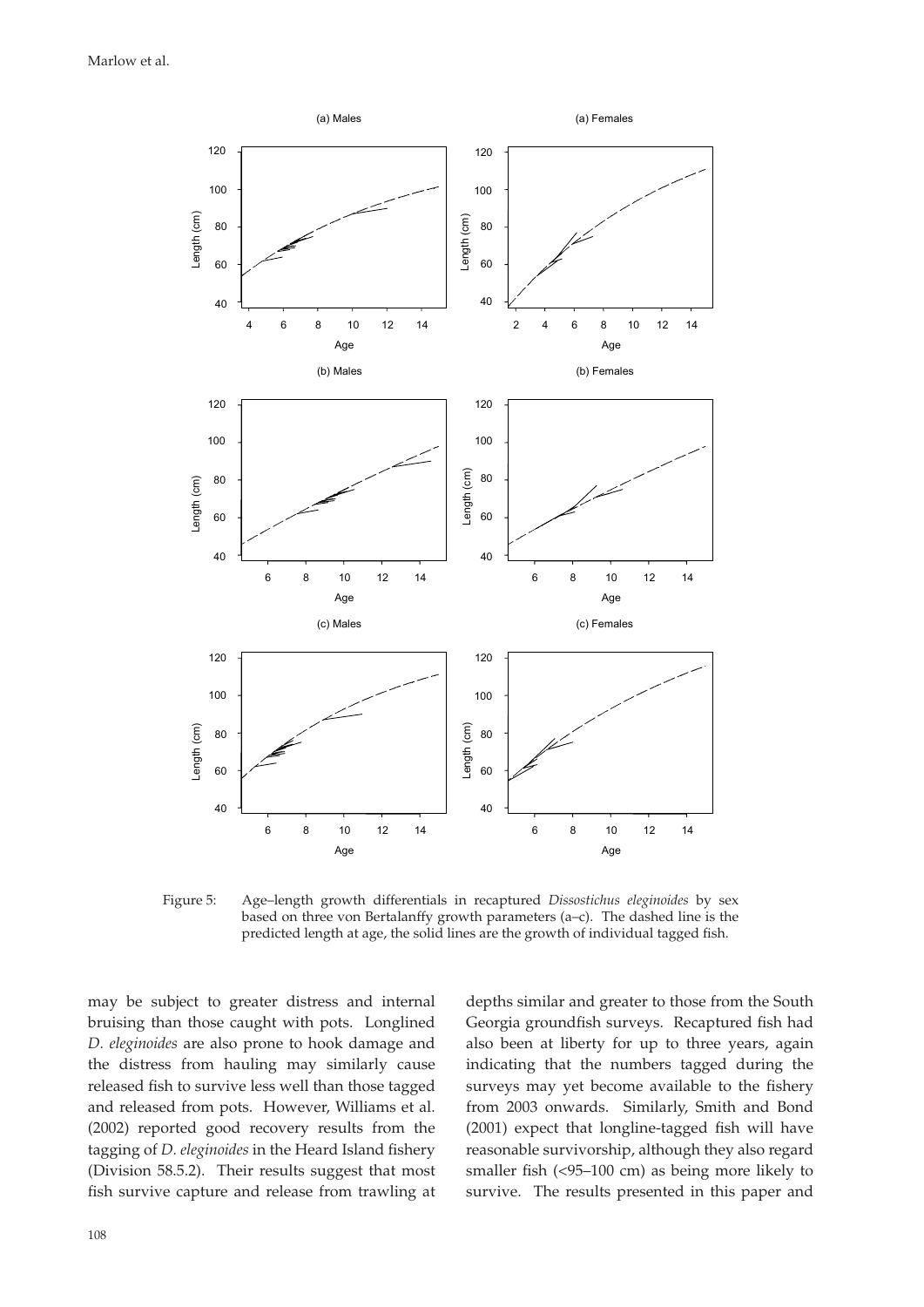those of Williams et al. (2002) indicate that fish of 80–90 cm can be expected to survive and be recaptured.

Fifty percent of tagged *D. eleginoides* have had two tags inserted and some of these samples have been recaptured with both tags still attached. Tag loss is therefore estimated to be low and Hanchet et al. (2002) also report the excellent condition of a tag insertion point on a recaptured *D. mawsoni* after one year at liberty.

Owing to the potential reduction in fish growth from the effects of an external tag, McFarlane and Beamish (1990) urge caution in extrapolating from tagged to untagged populations. While growth data from recaptured tags suggest that unit growth rates may be too high for South Georgia, those derived by Ashford et al. (2002) appear to be more appropriate, particularly for females, which exhibited greater average growth over comparative times at liberty than males.

There is little evidence for large-scale fish migrations at South Georgia as most fish were recaptured a few kilometres from their release locations. This is similar to the findings of Williams et al. (2002) around Heard Island where fish dispersed short distances up to 15 n miles. There was no apparent relationship between fish size and distance moved or days at liberty.

The tagging program and reward system have been publicised in the Falkland/Malvinas Islands, Uruguay and Argentina. While the presence of CCAMLR observers assists with the reporting of recaptures, reported recaptures by three non-CCAMLR vessels at 42°S provide some confidence that, were tagged fish being caught in Falklands/ Malvinas or Argentine waters or high seas areas, they would also be reported. Recaptures of fish tagged at  $42^{\circ}S$  in international waters confirm this, with few of these animals moving very far. Although this does not prove that the population in Subarea 48.3 does not interact with Patagonian Shelf populations, if such movement takes place it has not yet been detected by the tagging program.

## **CONCLUSION**

Results to date indicate that the tagging from potting and longlining platforms has been successful. Survey-tagged *D. eleginoides* from 2000 and 2002 are expected to recruit to the longline fishery and further tagging will take place on subsequent trawl surveys around South Georgia. Following the success of tagging trials on longliners in 2002,

a major expansion of the program will be carried out by 10 CCAMLR observers in the 2003 South Georgia fishery.

## ACKNOWLEDGEMENTS

The tagging program is funded by the UK Government. We are extremely grateful to all the observers who have been involved in *D. eleginoides* tagging to date, specifically Gui Moreno, Nick Lock, Ken Passfield and Martin Purves. In the case of non-UK observers, we would like to express our gratitude to their national coordinators for allowing them to undertake this important work and the masters and crew of the vessels on which these observers operated and for their enthusiasm for the tagging project. We are also particularly grateful to Dr Mark Belchier and other scientists of the British Antarctic Survey who have assisted with tagging on trawl surveys.

## **REFERENCES**

- Ashford, J., A. Arkhipkin, C. Jones and S. Bobko. 2002. Age-at-length of Patagonian toothfish from the Falkland/Malvinas Islands. Document *WG-FSA-02/74*. CCAMLR, Hobart, Australia.
- Beamish, R.J. and G.A. McFarlane. 2000. Reevaluation of the interpretation of annuli from otoliths of a long-lived fish, *Anoplopoma fimbria*. *Fish. Res*., 46 (1–3): 103–115.
- Gelsleichter, J., E. Cortes and J.A. Musick. 1998. Evaluation of the toxicity of oxytetracycline on growth of captive nurse sharks, *Ginglymostra cirratum*. *Fishery Bulletin,* 96: 624–627.
- Hanchet, S.M., P.L. Horn, M.L. Stevenson and N.W.McL. Smith. 2002. The New Zealand toothfish fishery in Subareas 88.1 and 88.2 from 1997–1998 to 2001–2002. Document *WG-FSA-02/38*. CCAMLR, Hobart, Australia.
- Horn, P.L. 2002. Age and growth of Patagonian toothfish (Dissostichus eleginoides) and Antarctic toothfish (*D. mawsoni*) in waters from the New Zealand sub-Antarctic to the Ross Sea, Antarctica. *Fish. Res.*, 56 (3): 275–287.
- McFarlane, G.A. and R.J. Beamish. 1990. Effect of an external tag on growth of sablefish (*Anoplo*poma fimbria), and consequences to mortality and age at maturity. *Can. J. Fish. Aquat. Sci.,* 47: 1551–1557.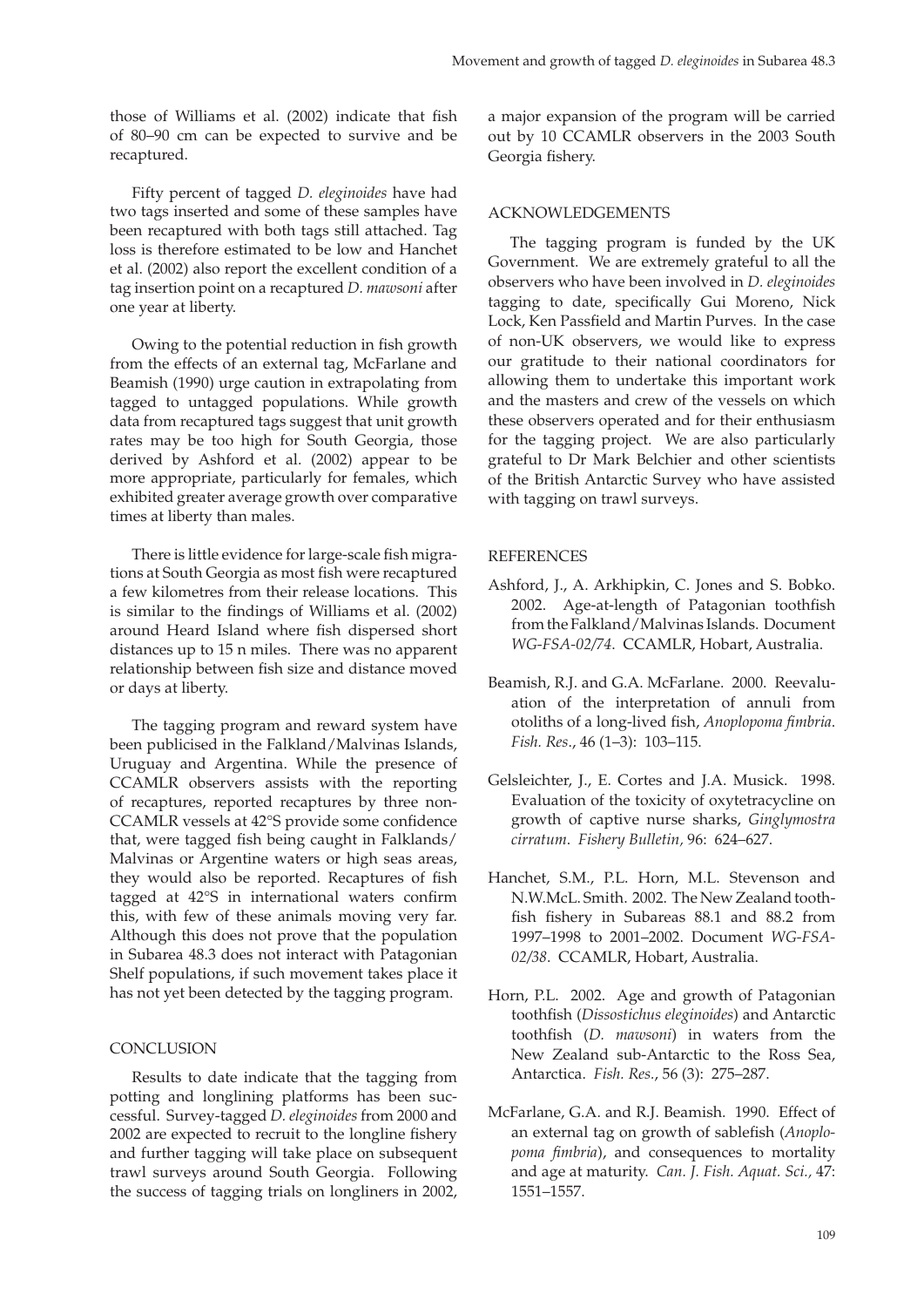- Pilling, G.M., I. Everson, D.A. Agnew, T. Daw, R. Forster, T. North and M.G. Purves. 2000. Toothfish tagging program around South Georgia, 2000. Document *WG-FSA-00/26*. CCAMLR, Hobart, Australia.
- SC-CAMLR. 2001. Report of the Working Group on Fish Stock Assessment. In: *Report of the*  Twentieth Meeting of the Scientific Committee *(SC-CAMLR-XX)*, Annex 5. CCAMLR, Hobart, Australia: p. 376.
- Smith, N.W.McL. and A. Bond. 2001. A short note on the tagging of Antarctic toothfish (*Dissostichus mawsoni*) in Subarea 88.1. Document *WG-FSA-01/64*. CCAMLR, Hobart, Australia.
- Williams, R., G.N. Tuck, A.J. Constable and T. Lamb. 2002. Movement, growth and available abundance to the fishery of *Dissostichus eleginoides* Smitt, 1898 at Heard Island, derived from tagging experiments. *CCAMLR Science*, 9: 33–48.

### Liste des tableaux

Tableau 1: Résumé des activités de marquage de *Dissostichus eleginoides* dans la sous-zone 48.3 par méthode de pêche et par secteur.

## Liste des figures

- Figure 1: Sites de marquage au cours de chalutages de recherche (Δ), de pêche expérimentale au casier (ο) et de pêche à la palangre (+) dans la sous-zone 48.3 de 2000 à 2002.
- Figure 2: Vecteurs entre les sites de relâche (□) et de recapture (+) de *Dissostichus eleginoides* marqué dans le sud-ouest de l'Atlantique.
- Figure 3: Distance parcourue entre le site de relâche et celui de recapture (km) par nombre de jours de liberté pour les poissons marqués autour des îlots Shag (ο), de la Géorgie du Sud (■) et du plateau de Patagonie  $\lambda$  42°S ( $\blacktriangle$ ).
- Figure 4: Changement de longueur totale des poissons marqués recapturés dans la pêcherie de la Géorgie du Sud.
- Figure 5: Différentielles de croissance âge-longueur de *Dissostichus eleginoides* recapturé, par sexe, à partir de trois paramètres de croissance de von Bertalanffy (a–c). La ligne en tirets représente la longueur prévue pour cet âge, les traits pleins représentent la croissance de chacun des poissons marqués.

### Список таблиц

Табл. 1: Сводка деятельности по мечению *Dissostichus eleginoides* в Подрайоне 48.3 в соответствии с видом промысла и районом.

### Список рисунков

- Рис. 1: Места проведения мечения съемочными траулерами (Δ), экспериментальными ловушечными судами (ο) и ярусоловами (+) в Подрайоне 48.3 в период 2000–2002 гг.
- Рис. 2: Векторы, соединяющие места, где помеченные особи *Dissostichus eleginoides* были выпущены (□) и повторно выловлены (+) в юго-западной части Атлантического океана.
- Рис. 3: Расстояние, проделанное от места освобождения до места повторной поимки (км), на количество дней, проведенных на воле, для рыбы, помеченной в районе скал Шаг (ο), Южной Георгии (■) и Патагонского шельфа на 42º ю.ш. (▲).
- Рис. 4: Изменение общей длины повторно выловленной помеченной рыбы промысел в районе Южной Георгии.